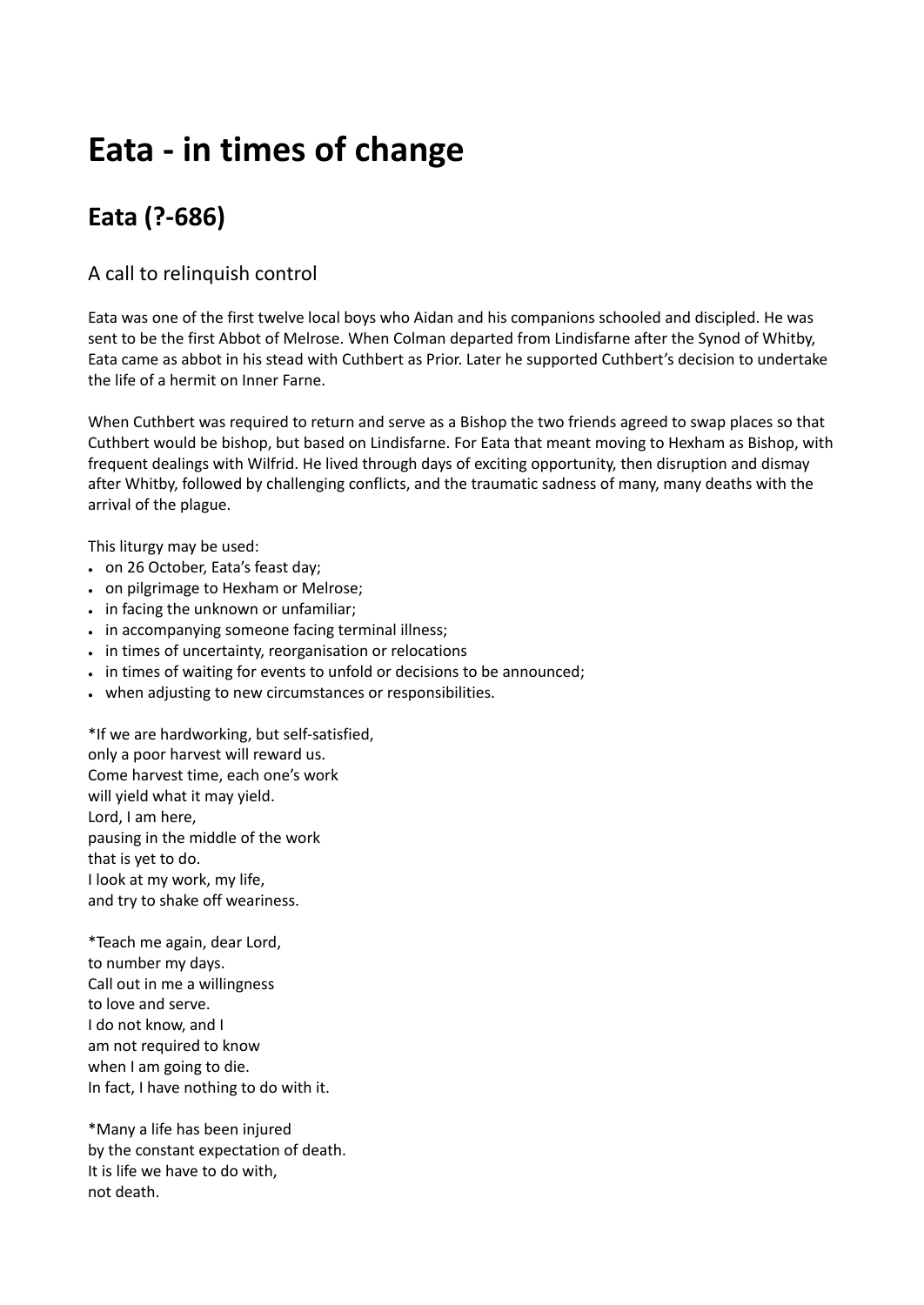The best preparation for the night is to work diligently while the day lasts.

\*When days seem dark, and I feel lonely and discouraged, then give me glimpses of Your glory to sustain me.

\_\_\_\_\_\_\_\_\_\_\_\_\_\_\_\_\_\_\_\_\_\_\_\_\_\_\_\_\_\_\_\_\_\_\_\_\_\_\_\_\_\_\_\_

\_\_\_\_\_\_\_\_\_\_\_\_\_\_\_\_\_\_\_\_\_\_\_\_\_\_\_\_\_\_\_\_\_\_\_\_\_\_\_\_\_\_\_\_

*Call out in me again a willingness to love and serve.*

\*Now think of me, and I shall know I am because You are. Only You make the universe worth being or any life worth living.

\*All my days I will grow safe, deep in Your shadow; strong in hope, we know your ways are true.

\*You, O Christ, are our perfect brother perfect in love, in courage, in tenderness. Call out in me that willingness to love and serve.

\*Come harvest-time, each one's work will yield what it may yield.

\*But to be turned with the soil, disrupted, replanted, to bed down, and then grow with God's seasons, seems to require the softening of the ground with many tears.

\*I have learned to abandon my own plans without complaint, though often my ready smile lay close about the wells of weeping.

\*We stretch out our hand and throw, and many, many seeds we sow.

\*In truth, we do not know where they will go, Which will take root or when the unlikeliest ground will return glimpses of gold.

\*Sowing at times in tears